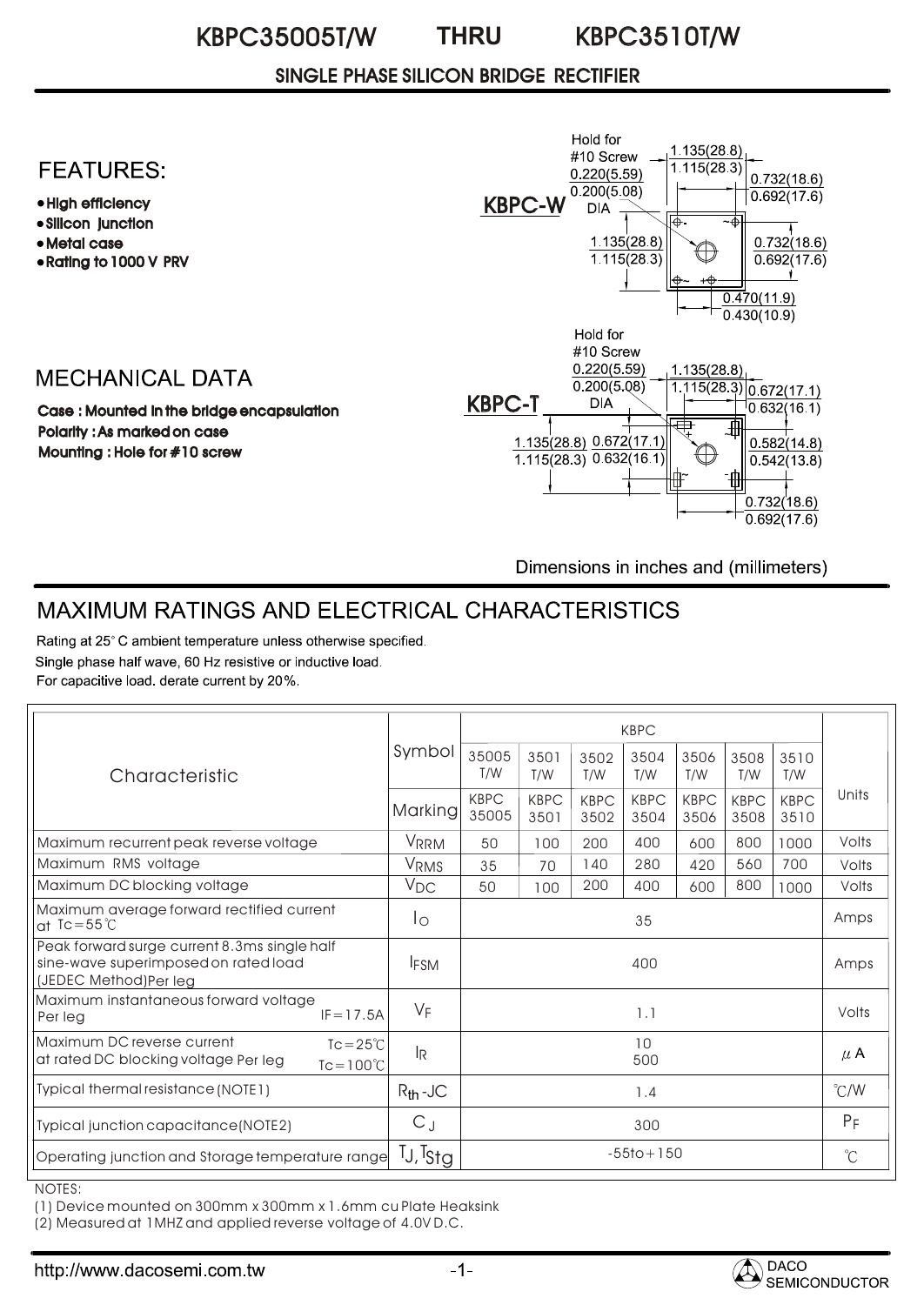## RATINGS AND CHARACTERISTIC CURVES KBPC35005T/W THRU KBPC3510T/W













REVERSE LEAKAGE CURRENT, (J/A)